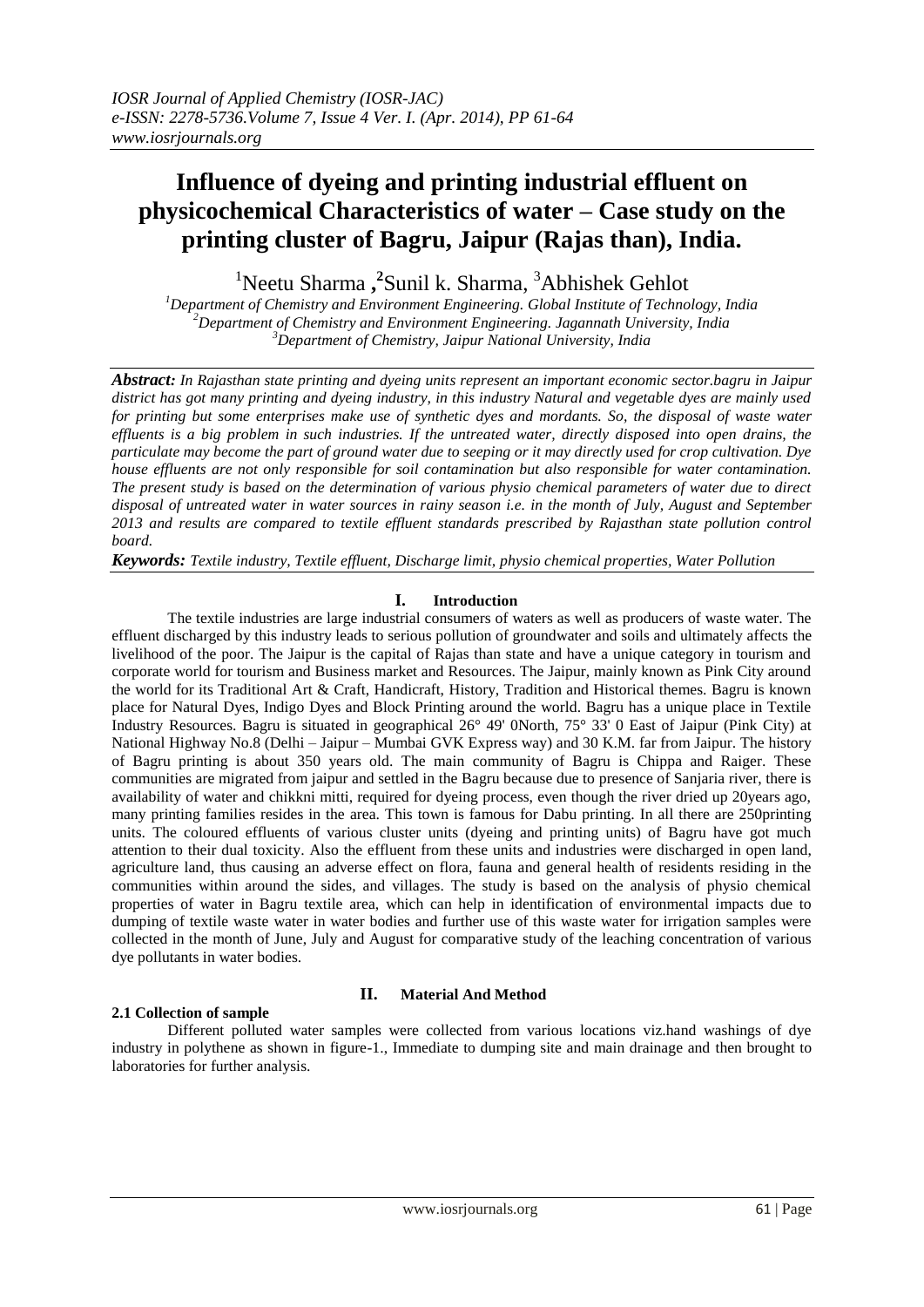

Figure -1 Satellite view of Study area and sample collection point (BG-1= dye wash water sample, BG-2= dyeing effluent, BG-3= water sample near dyeing unit, BG-4= water sample away from area)

### **2.2 Analysis of sample**

The collected water samples were analysed for the various physico- chemical parameters like pH, temperature, electrical conductivity, total dissolve solid, salinity, dissolve oxygen, chemical oxygen demand and chloride content. The pH, electrical conductivity, total dissolved solids, total suspended solids parameters were analysed by using up based water analysis kit and the other parameters viz. dissolved oxygen, chemical oxygen demand and chloride content were analysed by adopting standard procedures viz volumetric analysis. all the experiment analysis were conducted at the research facility at environment engineering laboratory at Jagannath University, Global Institute of Technology and National test house situated in Jaipur Physicochemical Parameters of water were analyzed by standard methods (APHA, 1998).

### **2.2.1 Apparatus**

Deluxe pH meter -101,1302283, manufactured by EI was used for pH measurement, to determine the electro-conductivity of waste water sample, a measured volume of sample in the beaker was prepared and Deluxe conductivity meter 601, manufactured by EI was used, Digital TDS meter -651 manufactured by EI was used to determine the TDS of the waste water sample, The BOD tests were carried out using standard procedure using a five-day BOD test whileChemical Oxygen Demand (COD) was determined by the Dichromate Reflux Method.

## **III. Experimental Result Analysis**

### **Physio chemical analysis of samples:**

### The effluents differed substantially from one another with respect to chemical characteristics. The pH of the effluents ranged from 7.1-8.6, electrical conductivity (EC) from 1.39-5.0 ms and temperature between 25.0-31.0° C. Total dissolved solids were between 80-318 mg/L as shown in table 1-3.

| Water<br>sample | Physico-chemical parameters |        |           |                           |           |  |  |
|-----------------|-----------------------------|--------|-----------|---------------------------|-----------|--|--|
|                 | рH                          | EC(ms) | TDS(mg/l) | $\text{COD}(\text{mg/l})$ | BOD(mg/l) |  |  |
| BG1             | 8.1                         | 1.42   | 1171      | 896                       | 410       |  |  |
| BG <sub>2</sub> | 6.7                         | 3.36   | 2612      | 1997                      | 430       |  |  |
| BG <sub>3</sub> | 7.3                         | 4.22   | 1288      | 560                       | 210       |  |  |
| BG4             | 6.9                         | 4.16   | 279       | 35                        | 50        |  |  |

**Table-1- Analysis of water samples collected in the month of June 2013**

Here: **EC**= Electrical conductivity; **TDS**= Total Dissolved Solids; **BOD**= Biological oxygen demand. **COD**=Chemical Oxygen Demand

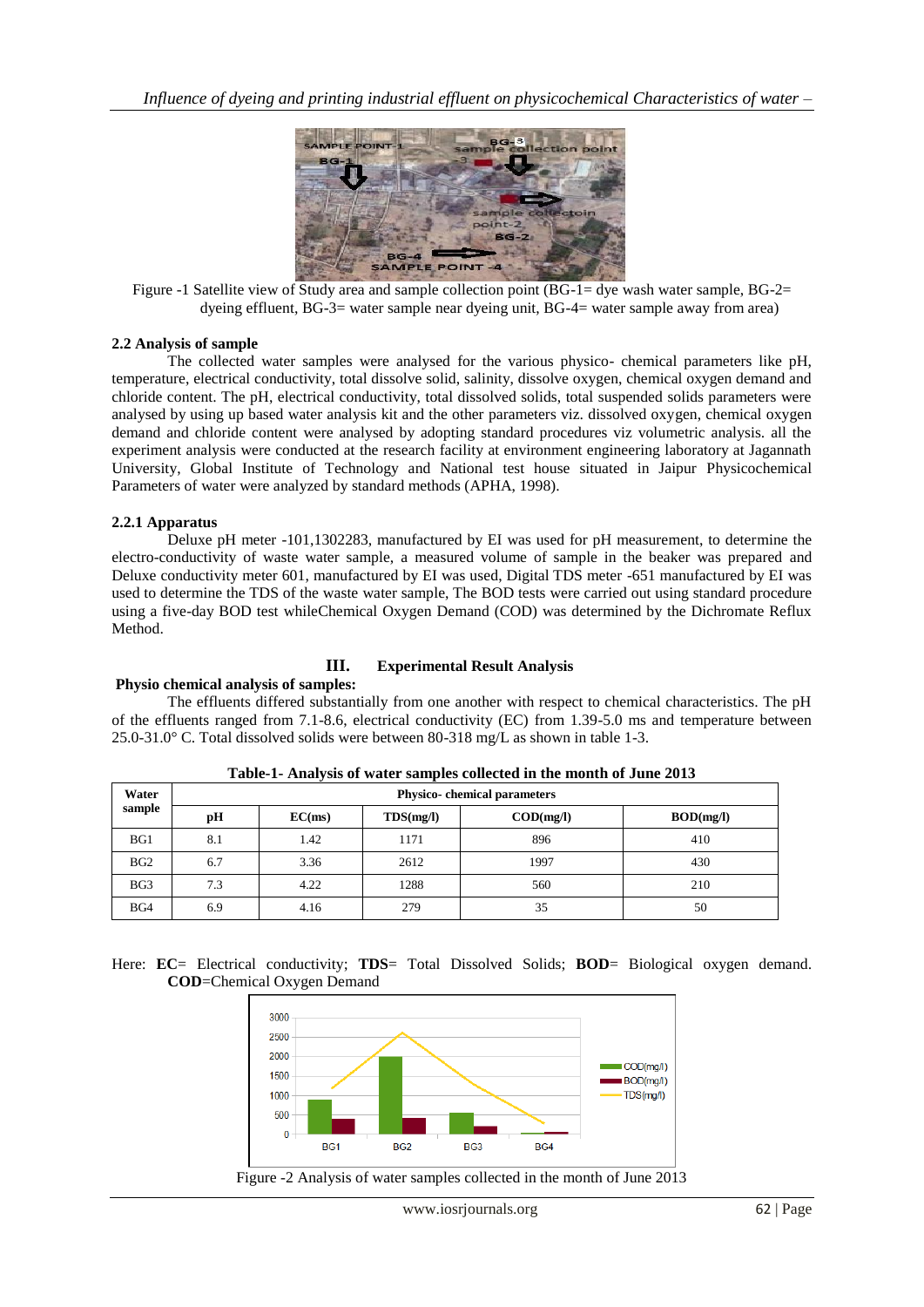| Table-2- Analysis of water samples concetted in the month of July 2013 |                                     |        |           |                                        |           |  |  |  |
|------------------------------------------------------------------------|-------------------------------------|--------|-----------|----------------------------------------|-----------|--|--|--|
| Water<br>sample                                                        | <b>Physico-</b> chemical parameters |        |           |                                        |           |  |  |  |
|                                                                        | pH                                  | EC(ms) | TDS(mg/l) | $\mathbf{COD}(\mathbf{mg}/\mathbf{l})$ | BOD(mg/l) |  |  |  |
| BG1                                                                    | 7.6                                 | 2.35   | 1260      | 916                                    | 495       |  |  |  |
| BG <sub>2</sub>                                                        | 6.9                                 | 4.42   | 2542      | 2126                                   | 435       |  |  |  |
| BG3                                                                    | 7.1                                 | 4.62   | 1468      | 490                                    | 170       |  |  |  |
| BG4                                                                    | 7.0                                 | 4.76   | 240       | 40                                     | 30        |  |  |  |

**Table-2- Analysis of water samples collected in the month of July 2013**

Here: **EC**= Electrical conductivity; **TDS**= Total Dissolved Solids; **BOD**= Biological oxygen demand, **COD**=Chemical Oxygen Demand



**Figure -3 Analysis of water samples collected in the month of July 2013**

| Water<br>sample | Physico-chemical parameters |        |           |                           |           |  |
|-----------------|-----------------------------|--------|-----------|---------------------------|-----------|--|
|                 | pH                          | EC(ms) | TDS(mg/l) | $\text{COD}(\text{mg/l})$ | BOD(mg/l) |  |
| BG1             | 7.2                         | 2.46   | 1265      | 890                       | 455       |  |
| BG <sub>2</sub> | 7.3                         | 4.64   | 2540      | 2217                      | 483       |  |
| BG <sub>3</sub> | 7.1                         | 4.68   | 1350      | 475                       | 140       |  |
| BG4             | 7.0                         | 4.76   | 223       | 30                        | 21        |  |

**Table-3- Analysis of water samples collected in the month of Aug 2013**

**Here: EC= Electrical conductivity; TDS= Total Dissolved Solids; BOD=** Biological oxygen demand**. COD=Chemical Oxygen Demand**



**Figure -4 Analysis of water samples collected in the month of Aug 2013**

### **IV. Discussion**

### **pH:**

pH between 6.9 to 8.6 of study area which is not very harmful for aquatic life.

### **Total dissolved solids:**

TDS ranged between July to august 2013 is 223-2600 mg/l which is highest for dyeing effluent in the month of July and minimum (223 mg/l) for the sample BG-4 taken away form study area